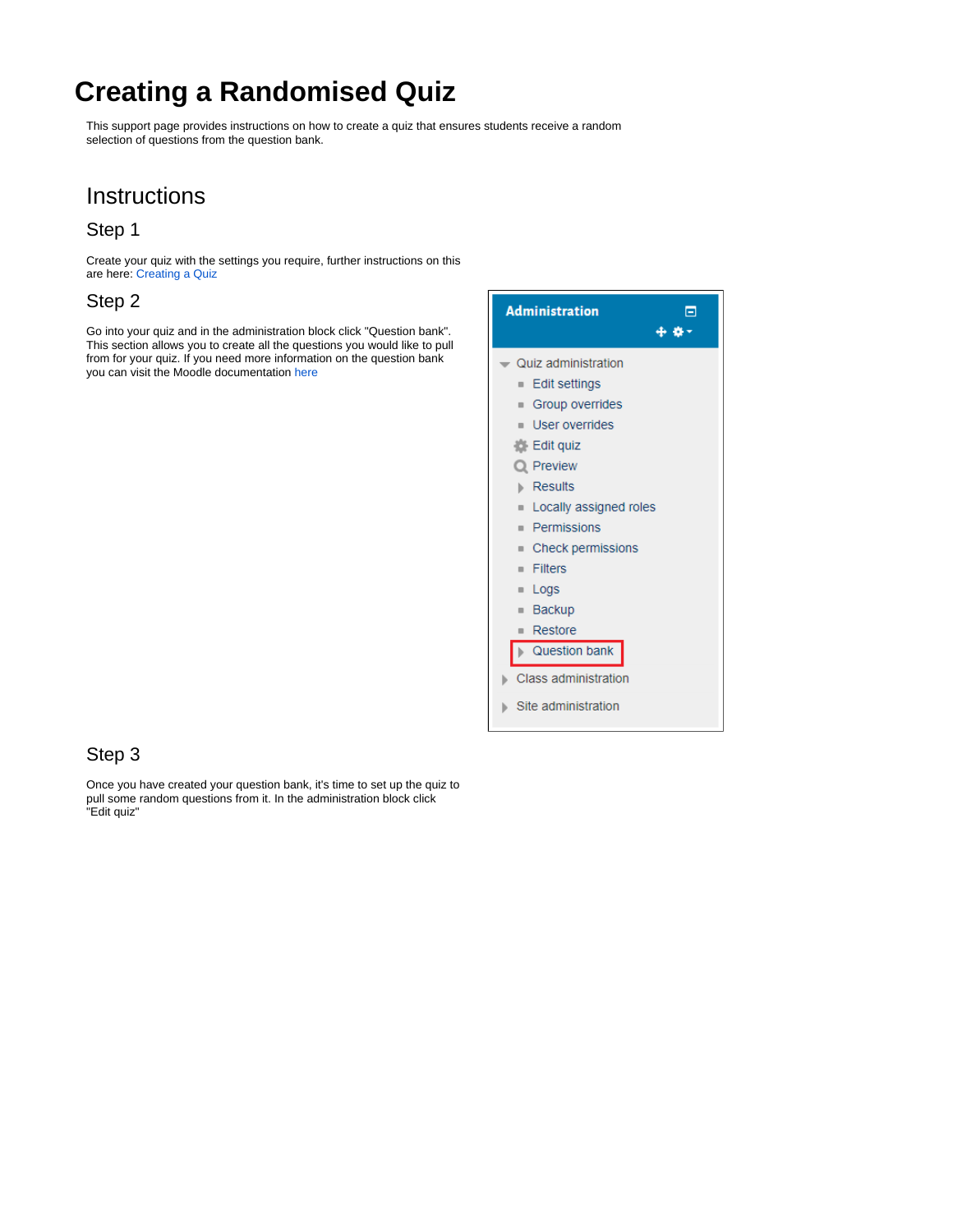

#### Step 4

At the top right hand corner of the page click "Add" and click "Add a random question"



### Step 5

From the Category dropdown, choose your previously created question bank and set the number of random questions you'd like to include. Click "Add random question".